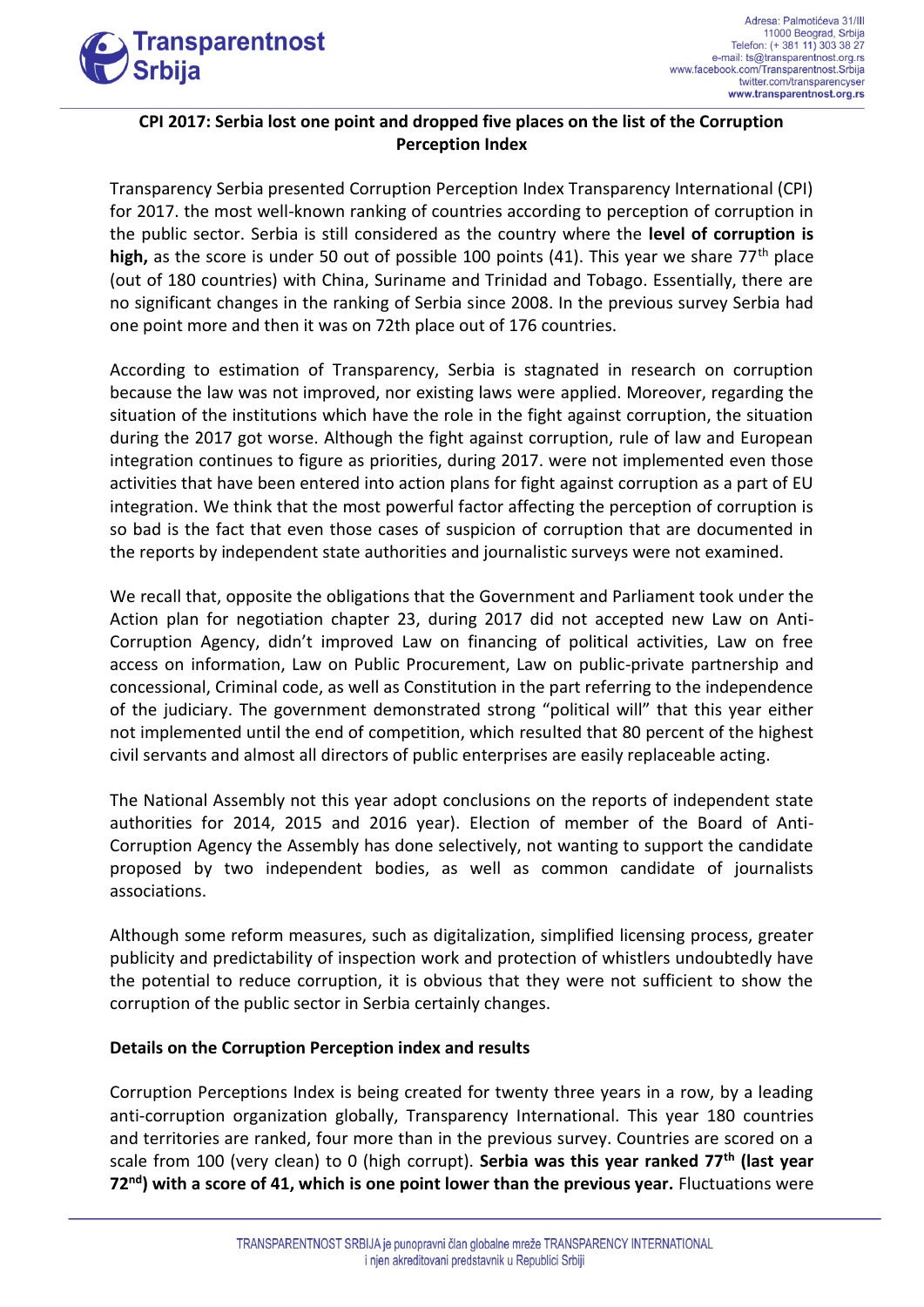

minimal and the last significant progress was recorded in almost ten years ago. With a score of 41, Serbia **is in the group of countries with widespread corruption** (under 50). This score puts us **two points lower below the world average (about 43).**

On the top of the list are **New Zeland with 89 points and Denmark with 88 points,** while **Somalia** is at the bottom **with 9**. Among the former socialist countries of Europe, best placed is **Estonia** with a score of 71, and from former Yugoslavia **Slovenia** with 61. Among the countries of wider region that are not members of EU, best perception is for **Georgia** (56). Worse ranked neighbours are **Bosnia and Herzegovina and Albania** (both with 38) and **Macedonia** (35). **Kosovo** is subject of special research and its evaluation is 39.

It is important to point out that the citizens of Serbia have perception of widespread of corruption as well, which stems from the results of researches carried out on a national sample (e.g.The Global Corruption Barometer of Transparency International, UNDP surveys),although in these surveys the fluctuations in the perception of corruption are significantly higher. High perception of corruption is a problem, because of creating prejudice that without corruption no job can be done. However, the priority of the state authorities should be to prevent, detect and punish existing corruption, and not changing perception of its widespread.

CPI takes into account 13 relevant surveys that measure perception of corruption in the public sector. These surveys represent the opinion or perception of corruption of state officials and public servants by those who do business with them or who advise businessman, governments and international institutions. Surveys must be published in the last 24 months and there must be at least three such data sources for one country to be ranked.

This year Serbia was comprehended with a total of eight relevant surveys (one more than previous six years), which guarantee a high degree of reliability of findings, as well as comparability of data with those from previous years. Surveys used were from the Global Insight Country Risk Ratings, Bertelsmann Foundation, World Economic Forum, the Economist Intelligence Unit, Freedom House, International Country Risk Guide, World Justice Project Rule of Law Index.

All surveys relevant for Serbia were published during 2017, and some of them were implemented during 2016. Ratings from individual surveys vary from 36 to 46. The standard deviation is (2.8). The difference in ratings among some surveys is significant lower than in previous year (in 2016 the standard deviation was 3.69) despite the inclusion of a new source.

## **[Priorities for combating corruption in Serbia 2016-2020](http://www.transparentnost.org.rs/images/dokumenti_uz_vesti/TS_predlozi_za_novu_skupstinu_i_vladu_%202017.docx)**

We recall that Transparency Serbia (a member of Transparency International- TI) sent to a candidate for the function of Prime Minister, **Ana Brnabic**, as well as all deputy groups represented in the National Assembly, **a list of 15 priority activities for the current parliamentary convention and for the government of Serbia**. All priorities are still valid.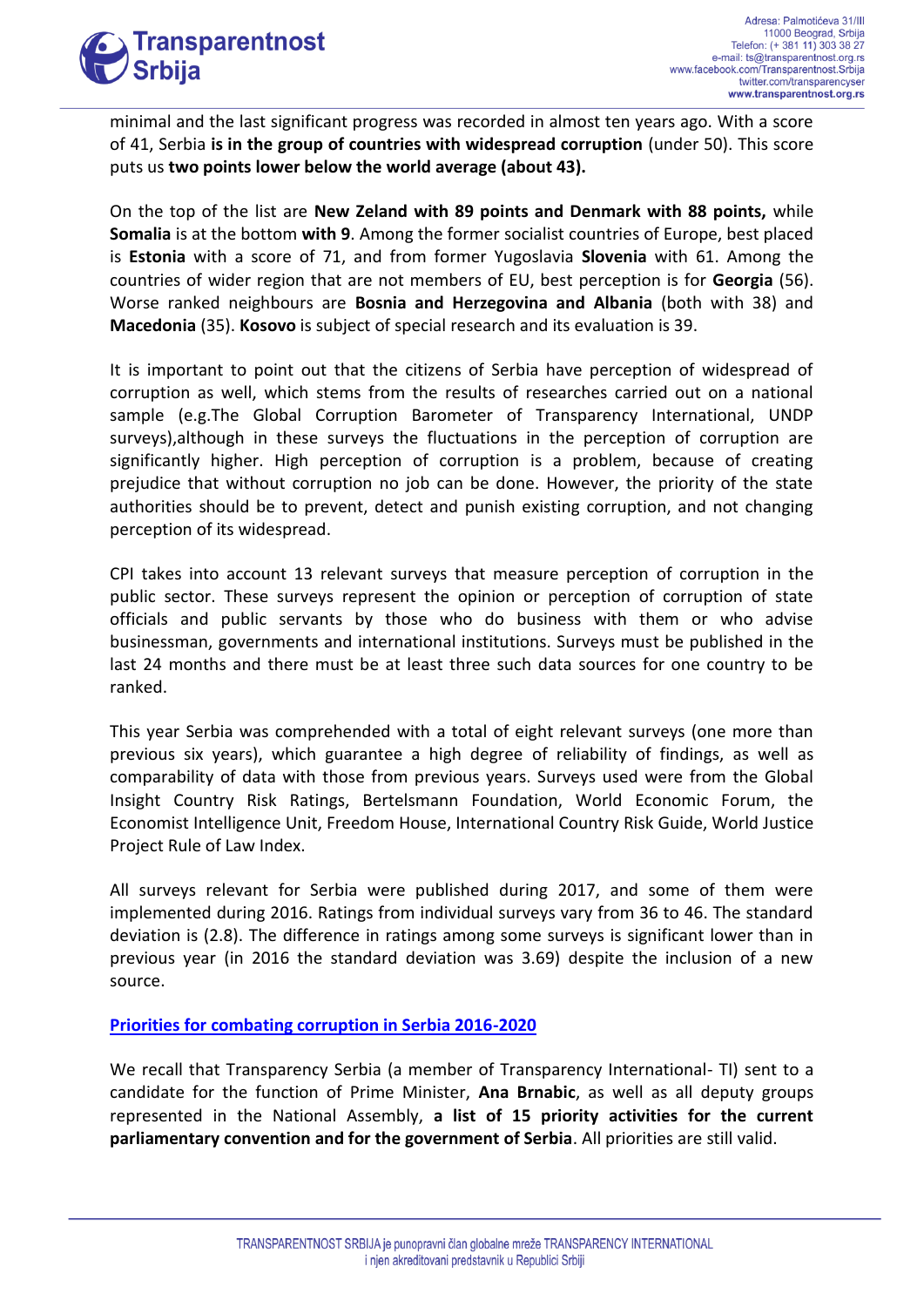

Among other things, Transparency proposed measures to increase the **public's decisionmaking and the work of the Government**. Among them is the legal precision of the rules for the conduct of **public debates** and their organisation in the preparation of all important acts, the legal regulation of **attempts to influence decision-making including lobbying**, as well as the publication of **explanations for the proposals of regulations and conclusions** of the Government. **The Assembly** should regularly review **the effects of the laws** it has adopted on the fight against corruption and the risks of corruption in the proposed laws. As particularly important, TS stresses the necessity to provide public information **regarding the conclusion of interstate agreements that exclude the application of domestic laws**, so that citizens and parliamentarians who approve such arrangements, most often for infrastructure projects, can see **whether the potential benefits are greater than the damage which will undoubtedly result from the absence of competition.**

The Assembly of Serbia now has **reports of independent state bodies** from three years (2014-2016). Parliament has the opportunity to fulfill its constitutional role of overseeing the executive power by obliging the Government to solve the problems that anti-corruption authorities have pointed out for years and to verify whether the government did so. It is not less important than the Assembly starts to **consider the annual reports on the works of the Government** and the final budget account (the last one that is submitted is related to 2014!) by asking for explanations and responsibilities for any significant deviation from the plans.

On the side of detection and punishment of corruption, Transparency Serbia proposes measures for more efficient use of information that alter est are willing to share with the state bodies, mandatory **exemption from the criminal responsibility** of the bribe-giver who otherwise could not fulfill his rights within a reasonable time and which case he would report, as well as the introduction of the criminal offense of **"Illegal Enrichment".** Public prosecutors should be provided with legal and financial conditions for their work, but they must also commit themselves to more **actively taking action** in the investigation of corruption, at least by examining all the doubts about corruption that can be found in the media and publicly available reports of other state bodies, as well as by using special investigative techniques and financial investigations. In the work of the police and judicial authorities, the Government, the Parliament and politicians should not interfere neither by preventing prosecution, nor by demanding the prosecution and especially by not **communicating data on arrests and criminal proceedings** or placing such data in selected media.

The new government also have outstanding legal obligations for **depolitization and professionalization** of the public sector, some of which have been dated since 2005. It is obvious that until now there was no political will to place all the highest civil servants in the state administration on the basis of competition, and for some reasons "e.g. state" is held in public companies, where competitions have been mandatory for 4.5 years.

Transparency Serbia urges The Government and the Parliament to contribute to respect and improvement of the rules on the **financing of political parties** and electoral campaigns. Serbia committed itself to this by means of strategic acts and we received concrete recommendations from the OSCE/ODIHR and the EU. In the opinion of the TS, the priority are the amendments of the regulations that would more clearly separate the execise of the